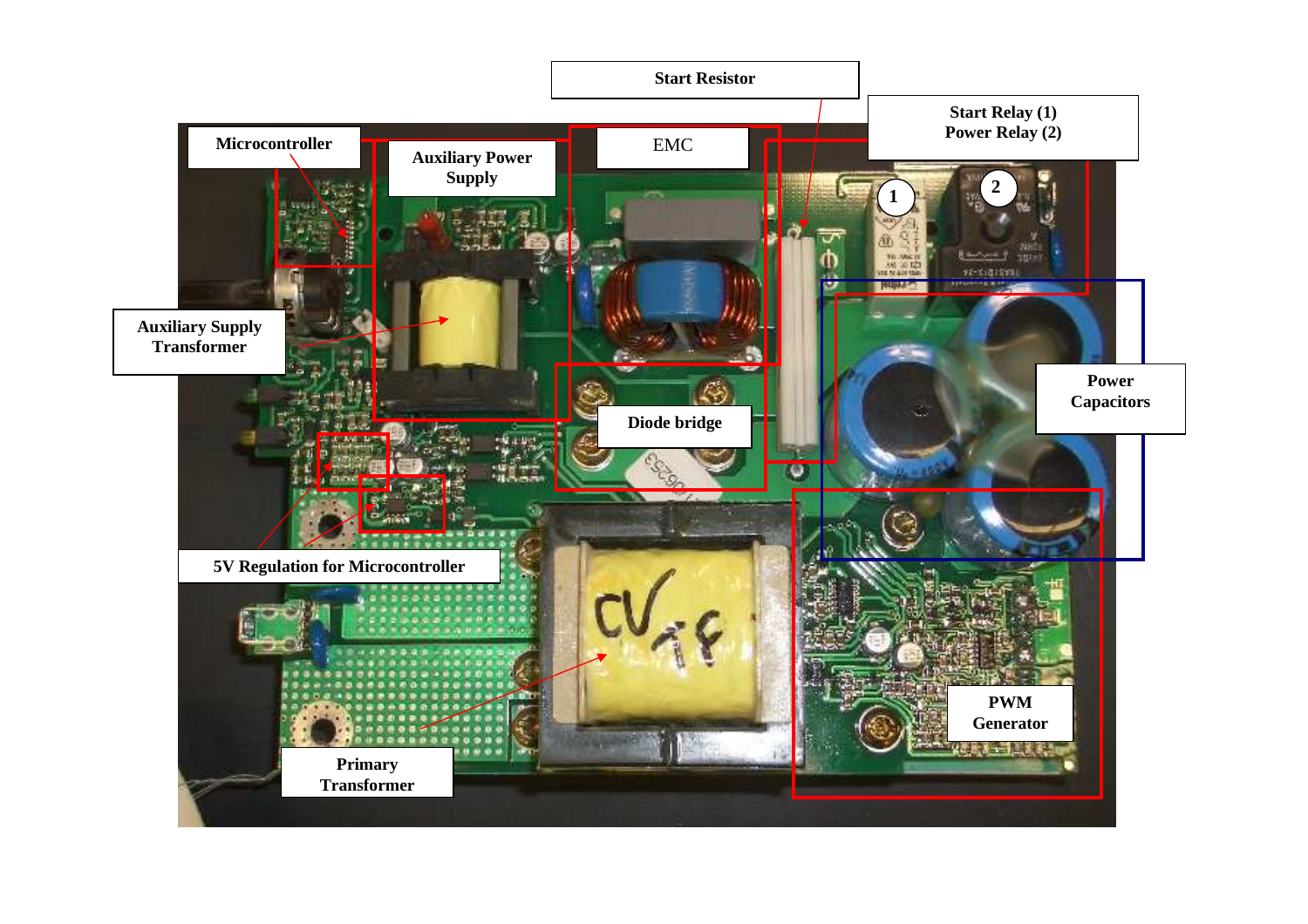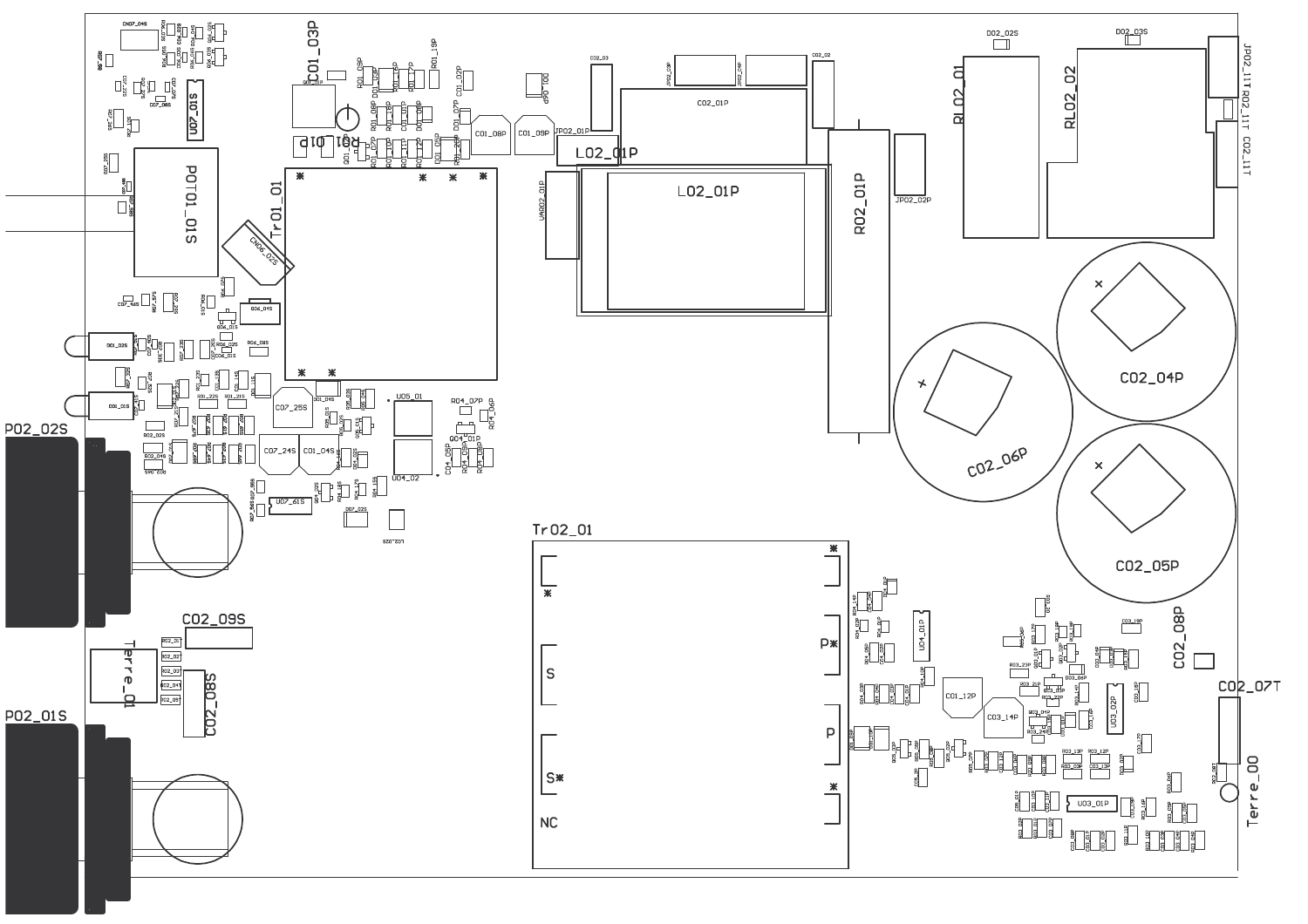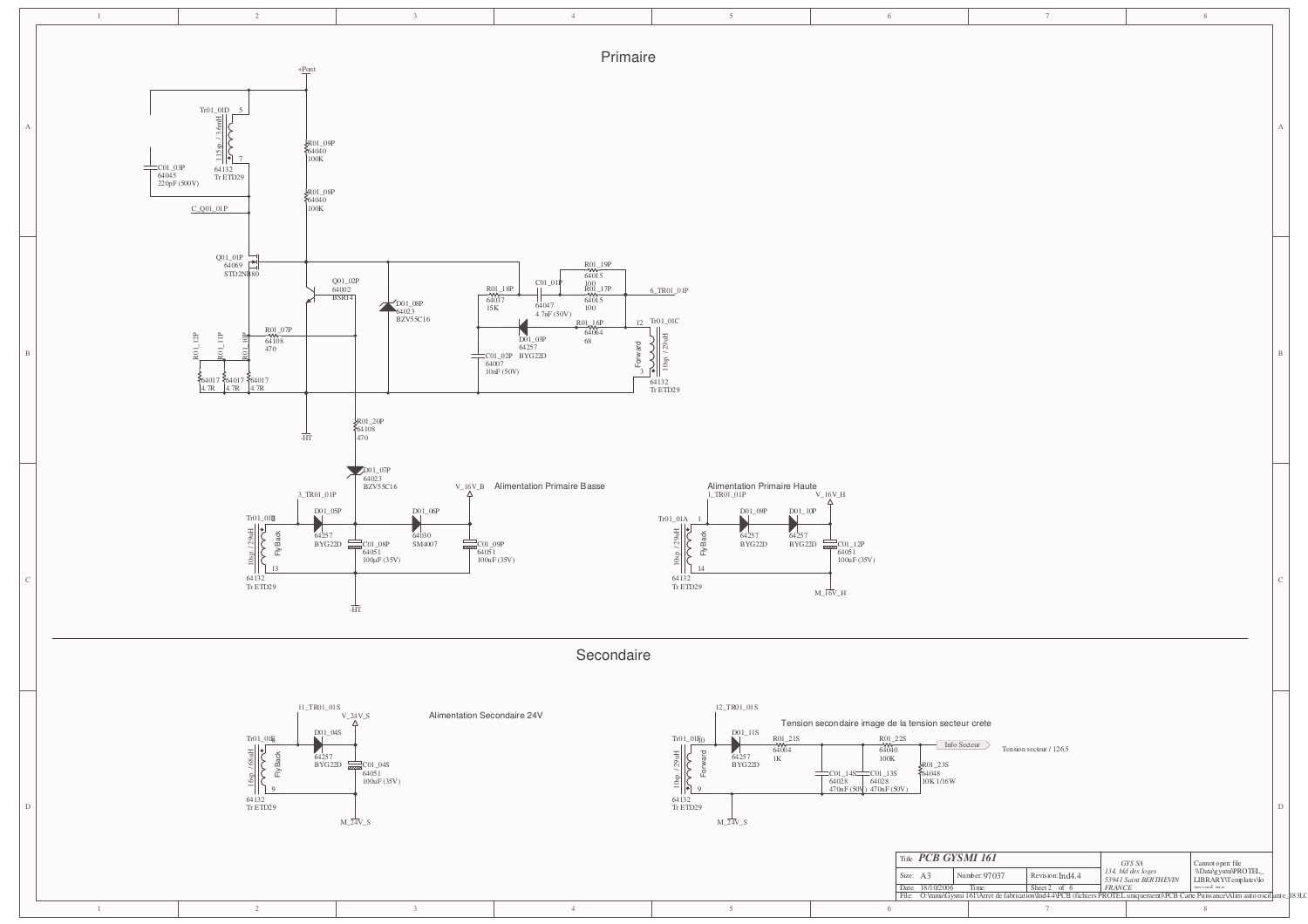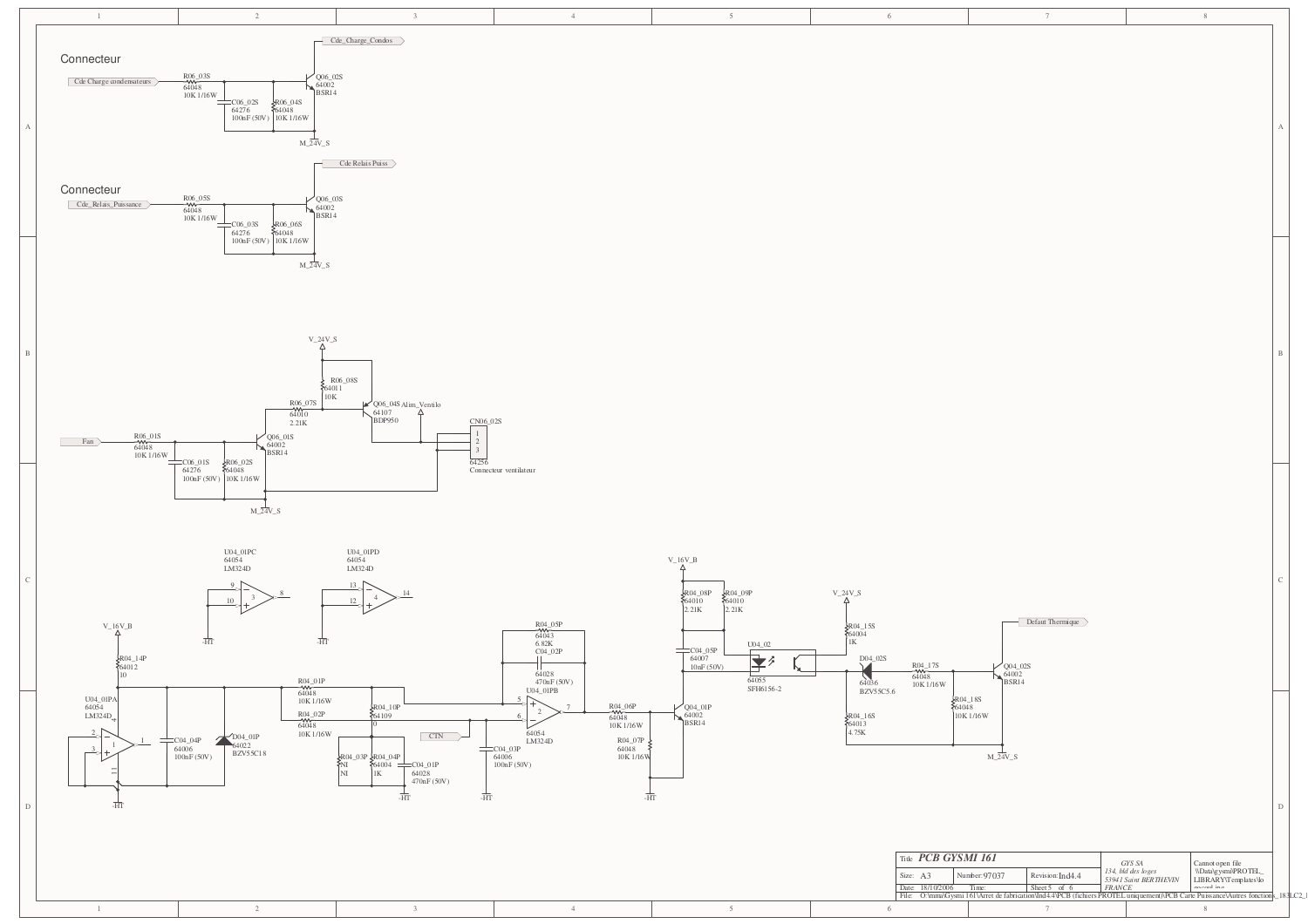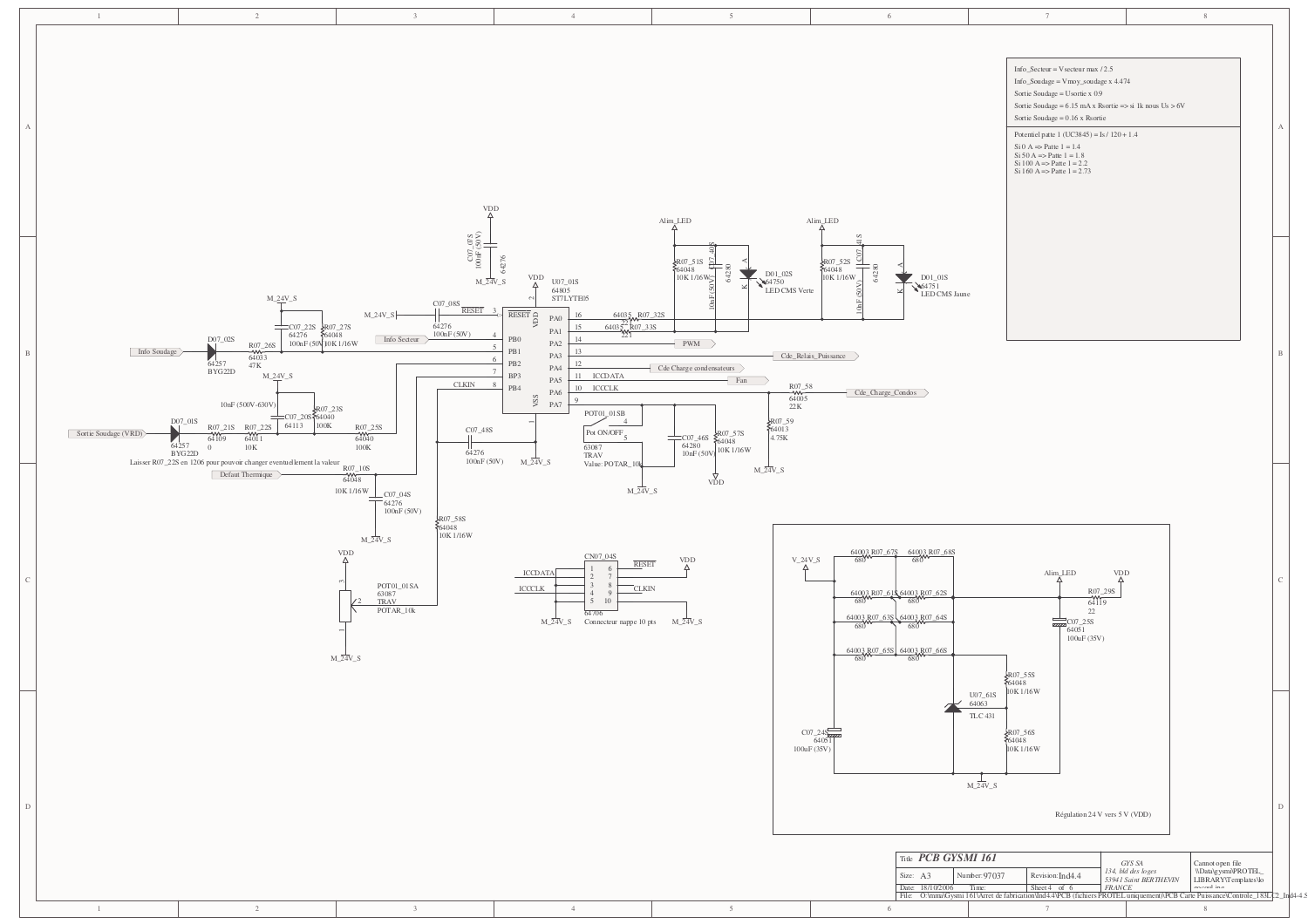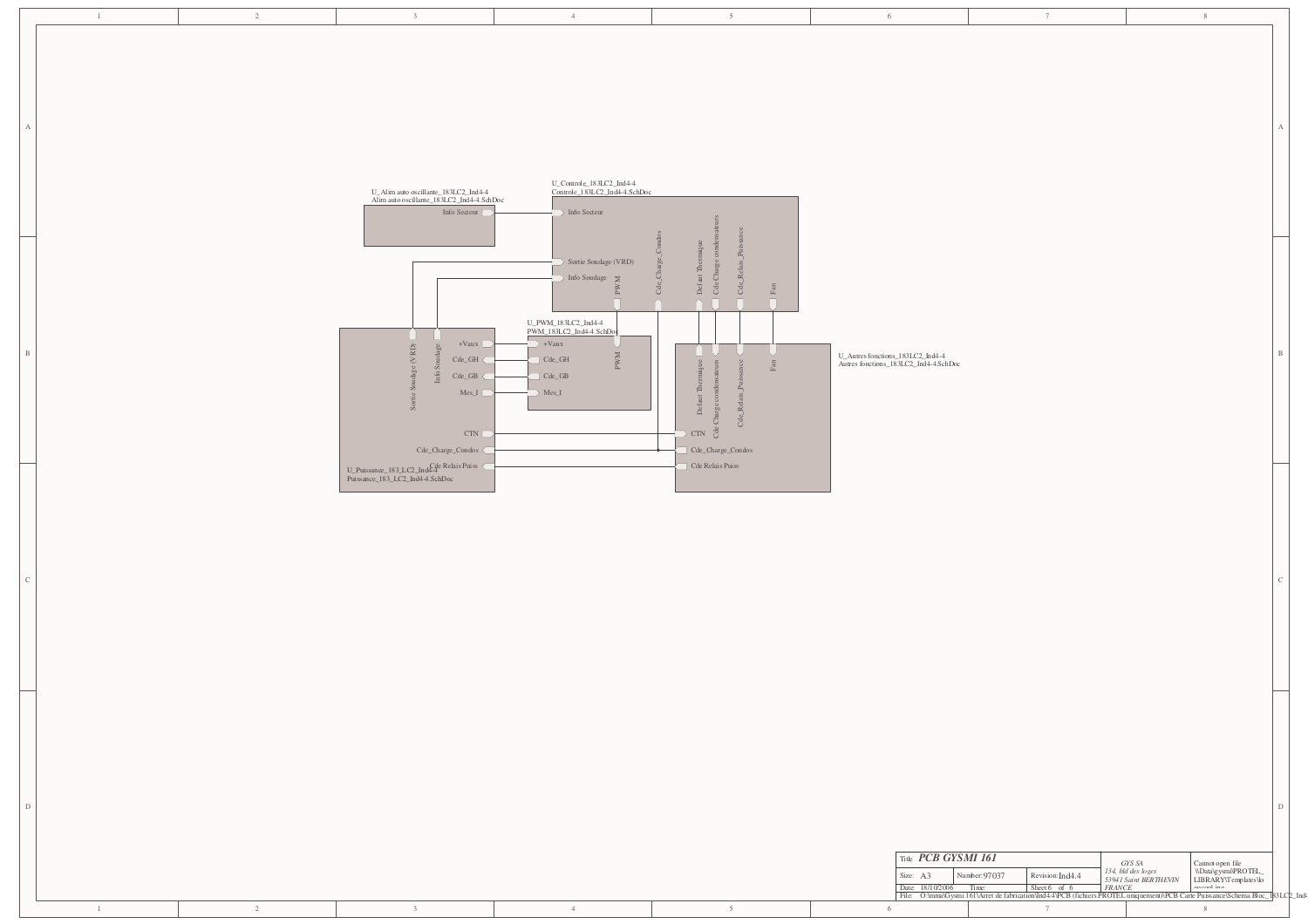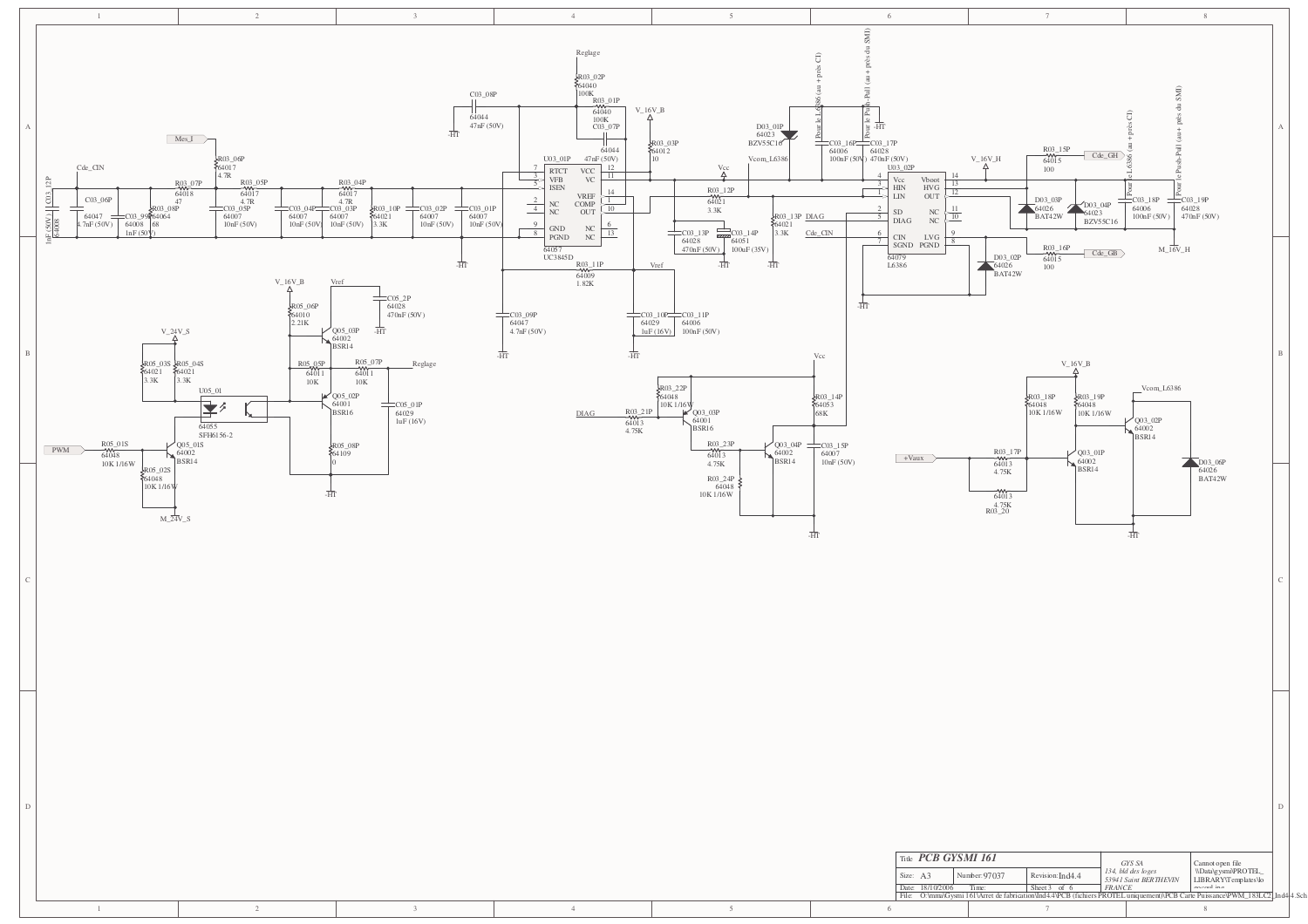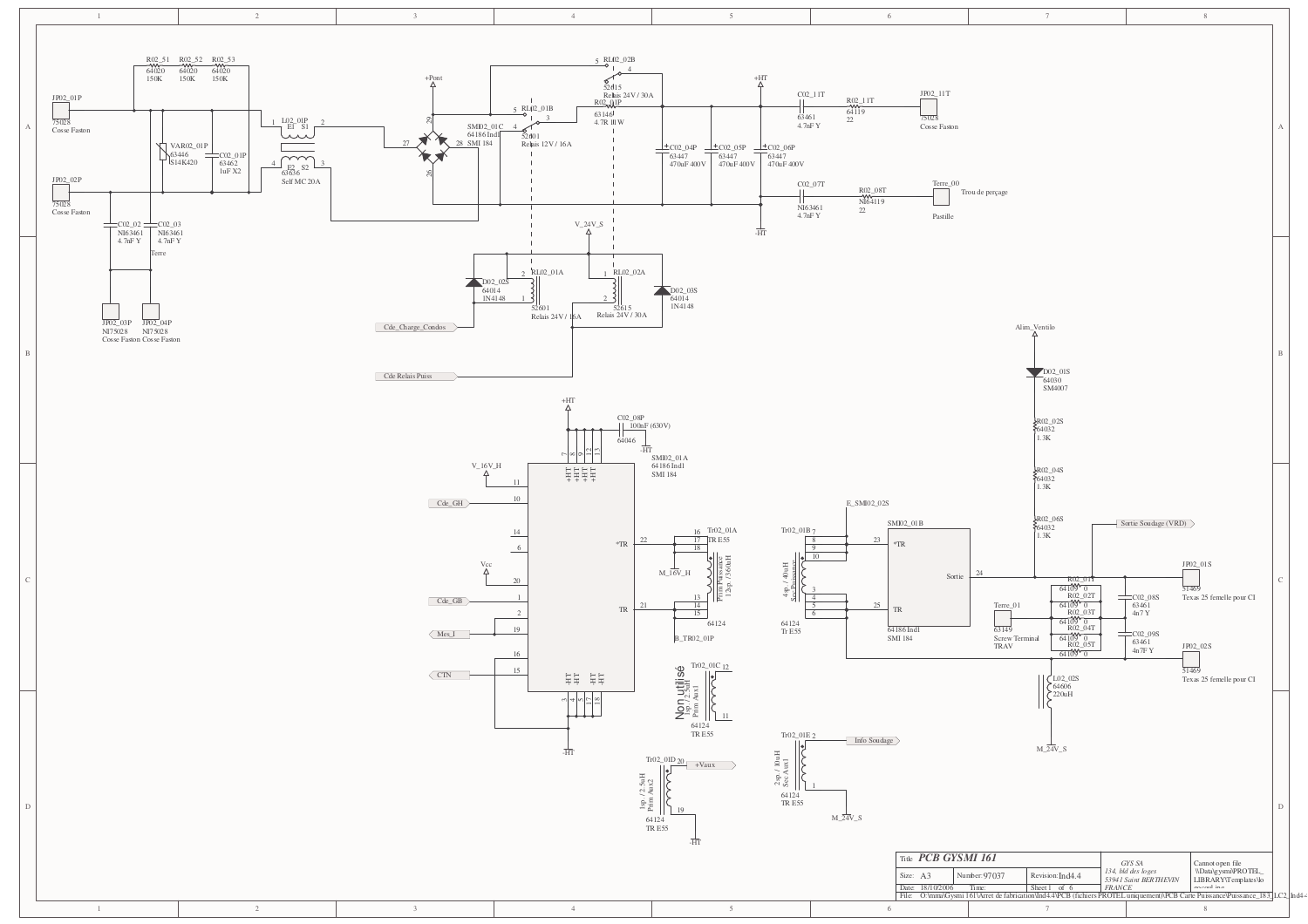## **GYSMI 161 – Electronics Bill of Material**

| Designator | Comment  | Value            | Quantity     |
|------------|----------|------------------|--------------|
| C01 01P    | 64007    | 10nF (50V)       |              |
| C01 02P    | 64007    | 10nF (50V)       | 1            |
| C01_03P    | 64045    | 220pF (500V)     | 1            |
| C01_04S    | 64051    | 100uF (35V)      | 1            |
| C01 08P    | 64051    | 100µF (35V)      | 1            |
| C01_09P    | 64051    | 100uF (35V)      | 1            |
| C01_12P    | 64051    | 100uF (35V)      | 1            |
| C01_13S    | 64028    | 470nF (50V)      |              |
| C01_14S    | 64028    | 470nF (50V)      | 1            |
| C02 01P    | 63462    | 1uF X2           | 1            |
| C02_02     | NI63461  | 4.7nF Y          | 1            |
| C02_03     | NI63461  | 4.7nF Y          | 1            |
| C02_04P    | 63447    | 470uF 400V       | 1            |
| C02_05P    | 63447    | 470uF 400V       | 1            |
| C02_06P    | 63447    | 470uF 400V       | 1            |
| C02_07T    | NI63461  | 4.7nF Y          |              |
| C02 08P    | 64046    | 100nF (630V)     | 1            |
| C02_08S    | 64277    | 10nFY            | 1            |
| C02_09S    | 64277    | 10nF Y           | 1            |
| C02_11T    | 63461    | 4.7nF Y          | 1            |
| C03_01P    | 64007    | 10nF (50V)       | 1            |
| C03_02P    | 64007    | 10nF (50V)       | 1            |
| C03_03P    | 64007    | 10nF (50V)       | 1            |
| C03_04P    | 64007    | 10nF (50V)       |              |
| C03_05P    | 64007    | 10nF (50V)       | 1            |
| C03_06P    | 64047    | 4.7nF (50V)      | 1            |
| C03_07P    | 64044    | 47nF (50V)       |              |
| C03_08P    | 64044    | 47nF (50V)       |              |
| C03_09P    | 64047    | 4.7nF (50V)      | 1            |
| C03_10P    | 64029    | 1uF (16V)        |              |
| C03_11P    | 64006    | 100nF (50V)      |              |
| C03_12P    | NI 64008 | 1nF (50V) NI     | 1            |
| C03_13P    | 64028    | 470nF (50V)      | 1            |
| C03_14P    | 64051    | 100uF (35V)      | 1            |
| C03_15P    | 64007    | 10nF (50V)       | 1            |
| C03_16P    | 64006    | 100nF (50V)      | 1            |
| C03_17P    | 64028    | 470nF (50V)      | 1            |
| C03_18P    | 64006    | 100nF (50V)      | 1            |
| C03_19P    | 64028    | 470nF (50V)      | 1            |
| C04_01P    | 64028    | 470nF (50V)      | 1            |
| C04_02P    | 64028    | 470nF (50V)      | 1            |
| C04_03P    | 64006    | 100nF (50V)      | 1            |
| C04_04P    | 64006    | 100nF (50V)      | 1            |
| C04_05P    | 64007    | 10nF (50V)       | 1            |
| C05_01P    | 64029    | 1uF (16V)        | 1            |
| C05_2P     | 64028    | 470nF (50V)      | 1            |
| C06_01S    | 64276    | 100nF (50V)      | 1            |
| C06_02S    | 64276    | 100nF (50V)      | 1            |
| C06_03S    | 64276    | 100nF (50V)      | 1            |
| C07_04S    | 64276    | 100nF (50V)      | 1            |
| C07_07S    | 64276    | 100nF (50V)      | 1            |
| C07_08S    | 64276    | 100nF (50V)      | 1            |
| C07_20S    | 64113    | 10nF (500V-630V) | $\mathbf{1}$ |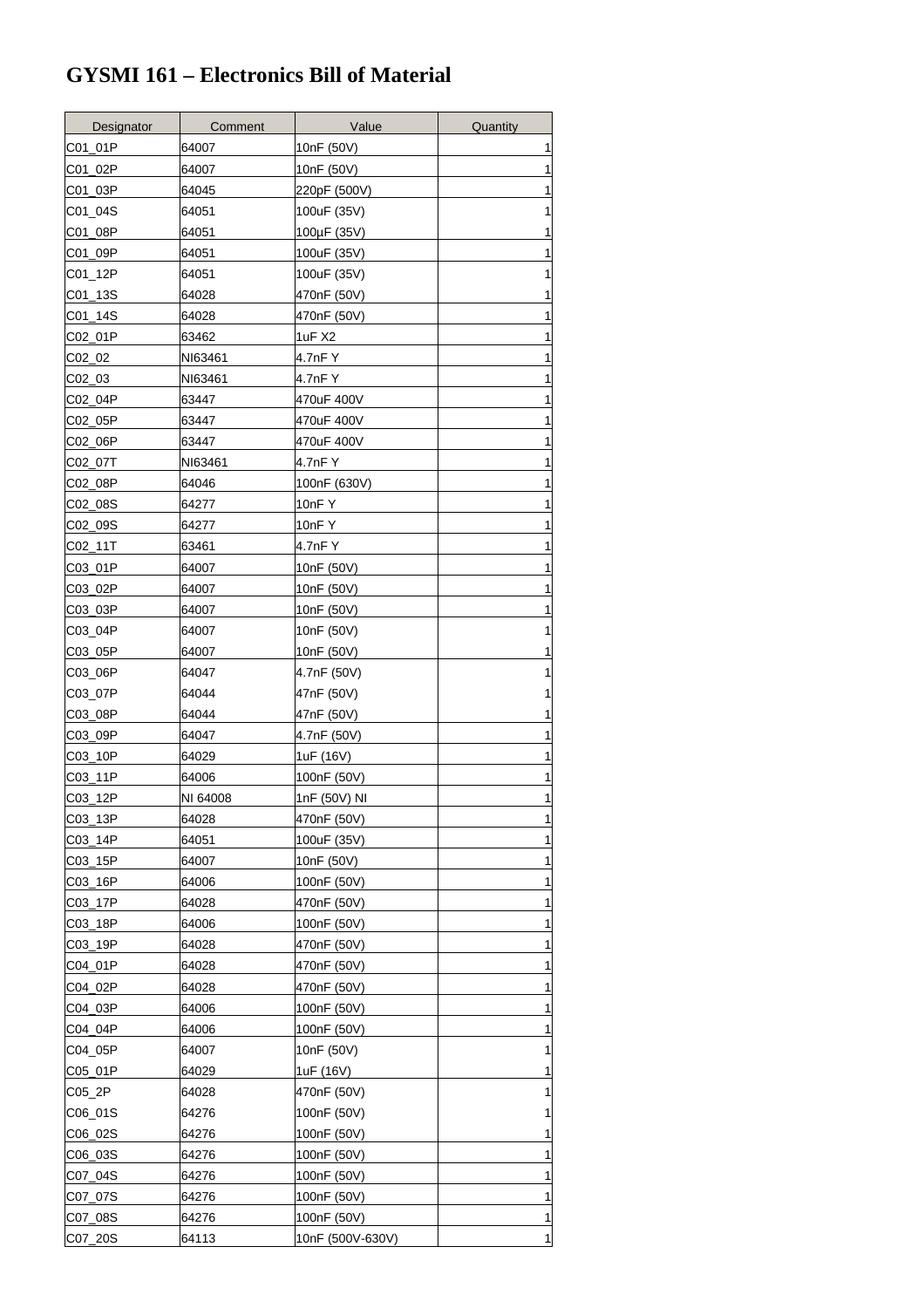| C07_22S   | 64276     | 100nF (50V)              | 1 |
|-----------|-----------|--------------------------|---|
| C07_24S   | 64051     | 100uF (35V)              | 1 |
| C07_25S   | 64051     | 100uF (35V)              | 1 |
| C07_40S   | 64280     | 10nF (50V)               | 1 |
| C07_41S   | 64280     | 10nF (50V)               | 1 |
| C07_46S   | 64280     | 10nF (50V)               | 1 |
| C07_48S   | 64280     | 10nF (50V)               | 1 |
| CN06_02S  | 64256     | Connecteur ventilateur   | 1 |
| CN07_04S  | A Définir | Connecteur nappe 10 pts  | 1 |
| D01_01S   | 64751     | LED CMS Jaune            | 1 |
| D01_02S   | 64750     | LED CMS Verte            | 1 |
| D01_03P   | 64257     | BYG22D                   | 1 |
| D01_04S   | 64257     | BYG22D                   | 1 |
|           |           |                          | 1 |
| D01_05P   | 64257     | BYG22D                   |   |
| D01_06P   | 64030     | SM4007                   | 1 |
| D01 07P   | 64023     | <b>BZV55C16</b>          | 1 |
| D01_08P   | 64023     | <b>BZV55C16</b>          | 1 |
| D01_09P   | 64257     | BYG22D                   | 1 |
| D01_10P   | 64257     | BYG22D                   | 1 |
| D01_11S   | 64257     | BYG22D                   | 1 |
| D02_01S   | 64030     | SM4007                   | 1 |
| D02_02S   | 64014     | 1N4148                   | 1 |
| D02_03S   | 64014     | 1N4148                   | 1 |
| D03_01P   | 64023     | BZV55C16                 | 1 |
| D03_02P   | 64026     | BAT42W                   | 1 |
| D03_03P   | 64026     | BAT42W                   | 1 |
| D03_04P   | 64023     | BZV55C16                 | 1 |
| D03_06P   | 64026     | BAT42W                   | 1 |
| D04_01P   | 64022     | <b>BZV55C18</b>          | 1 |
| D04_02S   | 64036     | BZV55C5.6                | 1 |
| D07_01S   | 64257     | BYG22D                   | 1 |
| D07_02S   | 64257     | BYG22D                   | 1 |
| JP02_01P  | 75028     | Cosse Faston             | 1 |
| JP02_01S  | 51469     | Texas 25 femelle pour CI | 1 |
| JP02_02P  | 75028     | Cosse Faston             | 1 |
| JP02_02S  | 51469     | Texas 25 femelle pour CI | 1 |
| JP02_03P  | NI75028   | Cosse Faston             | 1 |
| JP02_04P  | NI75028   | Cosse Faston             | 1 |
| JP02_11T  | 75028     | Cosse Faston             | 1 |
| L02_01P   | 63676     | Self MC 20A              | 1 |
| L02_02S   | 64606     | 220uH                    | 1 |
| POT01_01S | 63087     | POTAR_10k                | 1 |
| Q01_01P   | 64069     | STD2NB80                 | 1 |
| Q01_02P   | 64002     | BSR14                    | 1 |
| Q03_01P   | 64002     | <b>BSR14</b>             | 1 |
| Q03_02P   | 64002     | <b>BSR14</b>             | 1 |
| Q03_03P   | 64001     | <b>BSR16</b>             | 1 |
| Q03_04P   | 64002     | <b>BSR14</b>             | 1 |
| Q04_01P   | 64002     | <b>BSR14</b>             | 1 |
| Q04_02S   | 64002     | <b>BSR14</b>             | 1 |
| Q05_01S   | 64002     | BSR14                    | 1 |
| Q05_02P   | 64001     | BSR <sub>16</sub>        | 1 |
| Q05_03P   | 64002     | <b>BSR14</b>             | 1 |
| Q06_01S   | 64002     | <b>BSR14</b>             | 1 |
|           | 64002     | <b>BSR14</b>             |   |
| Q06_02S   |           |                          | 1 |
| Q06_03S   | 64002     | <b>BSR14</b>             | 1 |
| Q06_04S   | 64107     | <b>BDP950</b>            | 1 |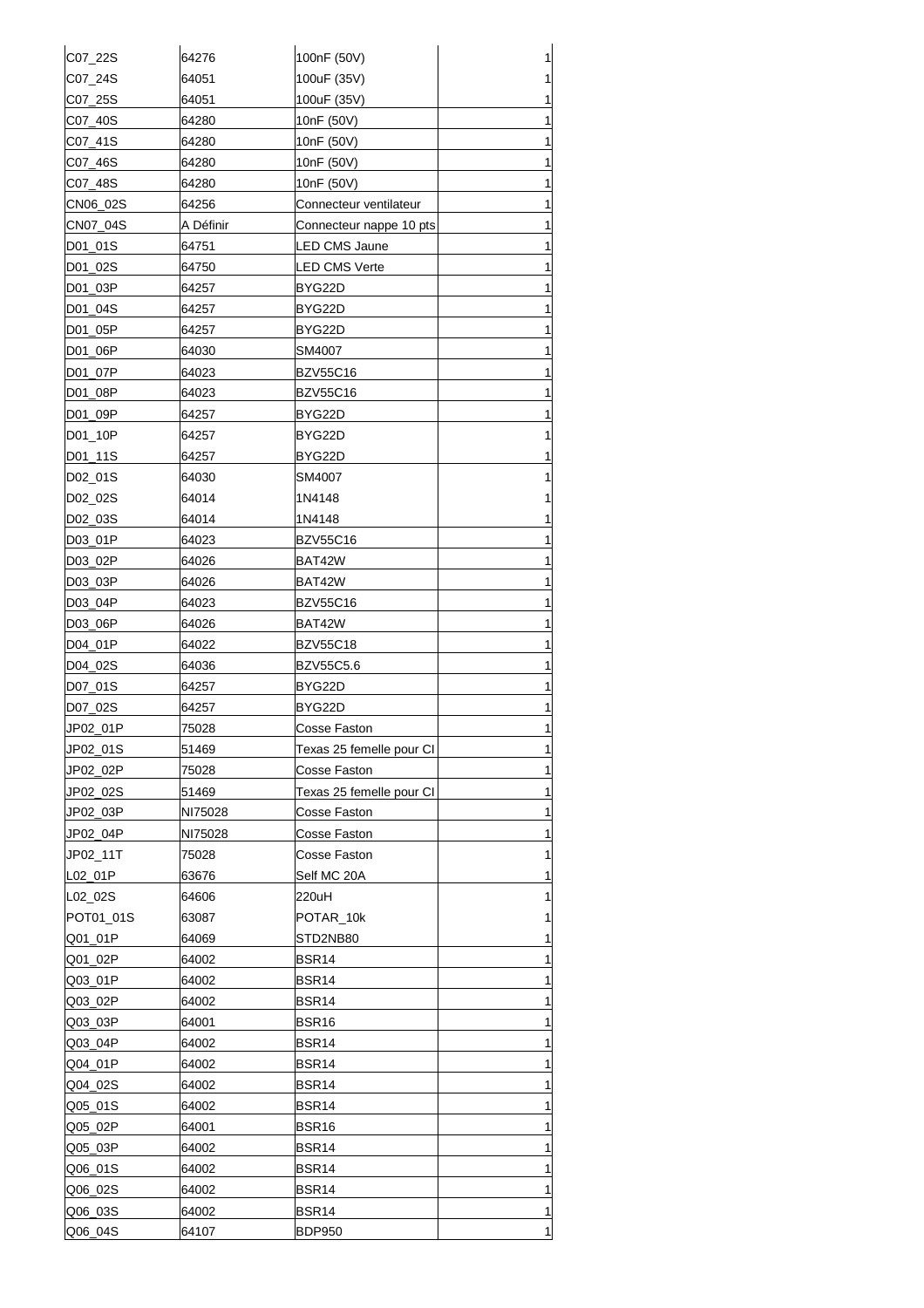| R01_01P | 63109          | 330R PRO2 | 1 |
|---------|----------------|-----------|---|
| R01_07P | 64108          | 470       | 1 |
| R01_08P | 64040          | 100K      | 1 |
| R01_09P | 64040          | 100K      | 1 |
| R01_10P | 64017          | 4.7R      | 1 |
| R01_11P | 64017          | 4.7R      | 1 |
| R01_12P | 64017          | 4.7R      | 1 |
| R01_16P | 64064          | 68        | 1 |
| R01_17P | 64015          | 100       | 1 |
| R01_18P | 64037          | 15K       | 1 |
| R01 19P | 64015          | 100       | 1 |
| R01_20P | 64108          | 470       | 1 |
| R01_21S | 64004          | 1K        | 1 |
| R01_22S | 64040          | 100K      | 1 |
| R01_23S | 64048          | 10K 1/16W | 1 |
| R02_01P | 63146          | 4.7R 11W  | 1 |
| R02_01T | 64109          | 0         | 1 |
| R02_02S | 64032          | 1.3K      | 1 |
| R02_02T | 64109          | 0         | 1 |
|         |                |           |   |
| R02_03T | 64109<br>64032 | 0         | 1 |
| R02_04S |                | 1.3K      | 1 |
| R02_04T | 64109          | 0         | 1 |
| R02_05T | 64109          | 0         | 1 |
| R02_06S | 64032          | 1.3K      | 1 |
| R02_08T | NI64119        | 22        | 1 |
| R02_11T | 64119          | 22        | 1 |
| R03_01P | 64040          | 100K      | 1 |
| R03_02P | 64040          | 100K      | 1 |
| R03_03P | 64012          | 10        | 1 |
| R03_04P | 64017          | 4.7R      | 1 |
| R03_05P | 64017          | 4.7R      | 1 |
| R03_06P | 64017          | 4.7R      | 1 |
| R03_07P | 64018          | 47        | 1 |
| R03_08P | 64015          | 100       | 1 |
| R03_09P | 64035          | 221       | 1 |
| R03_10P | 64021          | 3.3K      | 1 |
| R03_11P | 64009          | 1.82K     | 1 |
| R03 12P | 64021          | 3.3K      | 1 |
| R03 13P | 64021          | 3.3K      | 1 |
| R03_14P | 64053          | 68K       | 1 |
| R03 15P | 64015          | 100       | 1 |
| R03_16P | 64015          | 100       | 1 |
| R03_17P | 64013          | 4.75K     | 1 |
| R03_18P | 64048          | 10K 1/16W | 1 |
| R03_19P | 64048          | 10K 1/16W | 1 |
| R03_20  | 64013          | 4.75K     | 1 |
| R03_21P | 64013          | 4.75K     | 1 |
| R03_22P | 64048          | 10K 1/16W | 1 |
| R03_23P | 64013          | 4.75K     | 1 |
| R03_24P | 64048          | 10K 1/16W | 1 |
| R04_01P | 64048          | 10K 1/16W | 1 |
| R04_02P | 64048          | 10K 1/16W | 1 |
| R04_03P | ΝI             | ΝI        | 1 |
| R04_04P | 64004          | 1Κ        | 1 |
| R04_05P | 64043          | 6.82K     | 1 |
| R04_06P | 64048          | 10K 1/16W | 1 |
| R04_07P | 64048          | 10K 1/16W | 1 |
|         |                |           |   |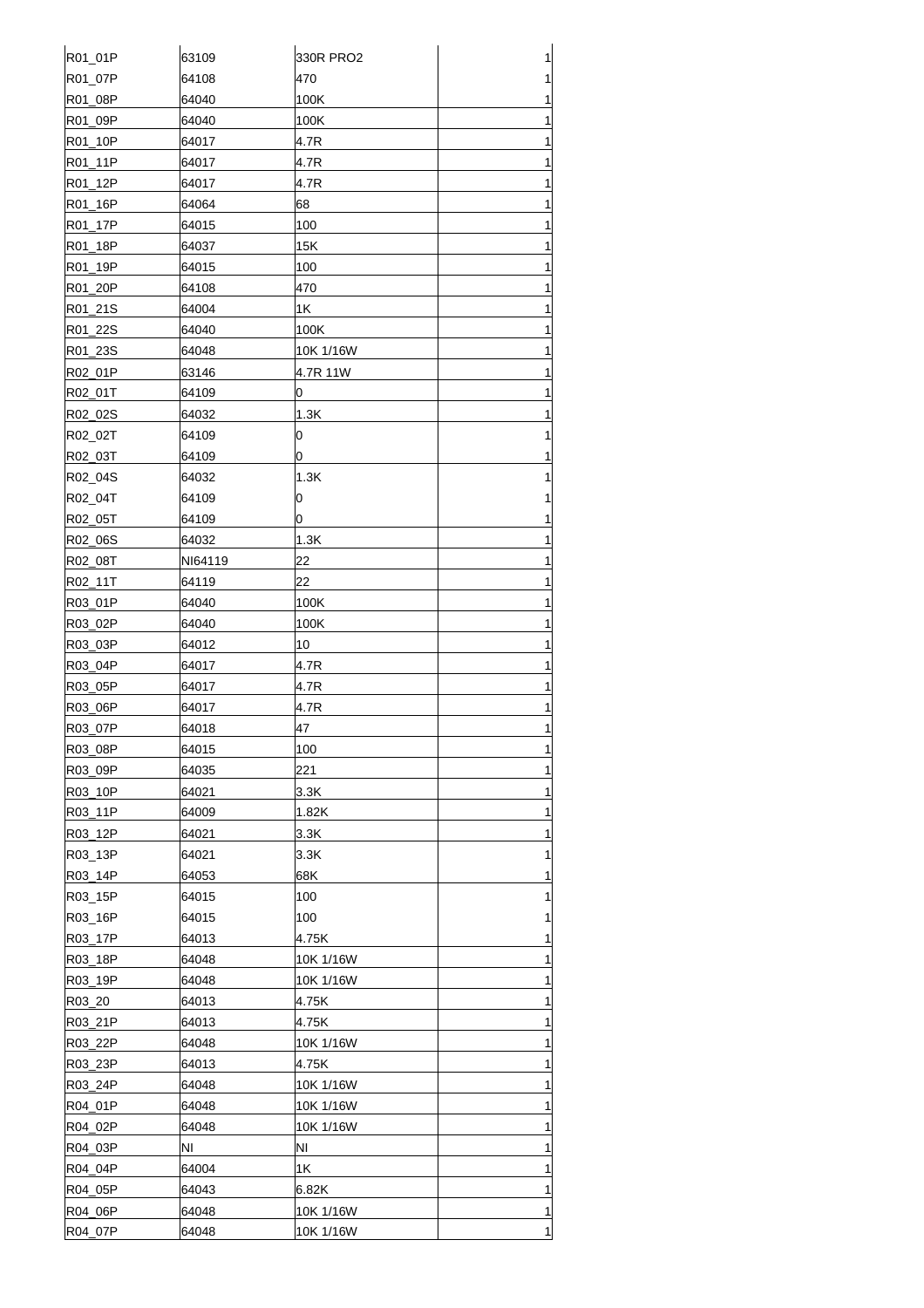|                    | 64010          | 2.21K                  |        |
|--------------------|----------------|------------------------|--------|
| R04_08P            |                |                        | 1      |
| R04_09P            | 64010          | 2.21K                  | 1      |
| R04_10P            | 64109          | 0                      | 1      |
| R04_14P            | 64012          | 10                     | 1      |
| R04_15S            | 64004          | 1K                     | 1      |
| R04_16S            | 64013          | 4.75K                  | 1      |
| R04_17S            | 64048          | 10K 1/16W              | 1      |
| R04_18S            | 64048          | 10K 1/16W              | 1      |
| R05_01S            | 64048          | 10K 1/16W              | 1      |
| R05_02S            | 64048          | 10K 1/16W              | 1      |
| R05_03S            | 64021          | 3.3K                   | 1      |
| R05_04S<br>R05_05P | 64021          | 3.3K<br>10K            | 1      |
|                    | 64011          |                        | 1      |
| R05_06P            | 64010          | 2.21K                  | 1      |
| R05_07P            | 64011          | 10K                    | 1      |
| R05_08P            | 64109          | 0                      | 1      |
| R06_01S            | 64048          | 10K 1/16W              | 1<br>1 |
| R06 02S<br>R06 03S | 64048<br>64048 | 10K 1/16W              | 1      |
|                    |                | 10K 1/16W              | 1      |
| R06_04S<br>R06_05S | 64048<br>64048 | 10K 1/16W<br>10K 1/16W | 1      |
|                    | 64048          |                        | 1      |
| R06_06S            | 64010          | 10K 1/16W<br>2.21K     | 1      |
| R06_07S            |                | 10K                    | 1      |
| R06_08S<br>R07_10S | 64011<br>64048 | 10K 1/16W              | 1      |
| R07_21S            | 64109          | 0                      | 1      |
| R07_22S            | 64011          | 10K                    | 1      |
| R07_23S            | 64040          | 100K                   | 1      |
| R07_25S            | 64040          | 100K                   | 1      |
| R07_26S            | 64033          | 47K                    | 1      |
| R07 27S            | 64048          | 10K 1/16W              | 1      |
| R07_29S            | 64119          | 22                     | 1      |
| R07_32S            | 64035          | 221                    | 1      |
| R07_33S            | 64035          | 221                    | 1      |
| R07 51S            | 64048          | 10K 1/16W              | 1      |
| R07_52S            | 64048          | 10K 1/16W              | 1      |
| R07_55S            | 64048          | 10K 1/16W              | 1      |
| R07_56S            | 64048          | 10K 1/16W              | 1      |
| R07 57S            | 64048          | 10K 1/16W              | 1      |
| R07_58             | 64048          | 10K 1/16W              | 1      |
| R07_58S            | 64048          | 10K 1/16W              | 1      |
| R07_61S            | 64003          | 680                    | 1      |
| R07_62S            | 64003          | 680                    | 1      |
| R07_63S            | 64003          | 680                    | 1      |
| R07_64S            | 64003          | 680                    | 1      |
| R07_65S            | 64003          | 680                    | 1      |
| R07_66S            | 64003          | 680                    | 1      |
| R07_67S            | 64003          | 680                    | 1      |
| R07_68S            | 64003          | 680                    | 1      |
| RL02_01            | 52601          | Relais 24V / 16A       | 1      |
| RL02_02            | 52615          | Relais 24V / 30A       | 1      |
| SMI02_01           | 64186 Ind1     | SMI 184                | 1      |
| Terre_00           |                | Pastille               | 1      |
| Terre_01           | 63149          | Screw Terminal         | 1      |
| Tr01_01            | 64132          | Tr ETD29               | 1      |
| Tr02_01            | 64124          | TR E55                 | 1      |
| U03_01P            | 64057          | UC3845D                | 1      |